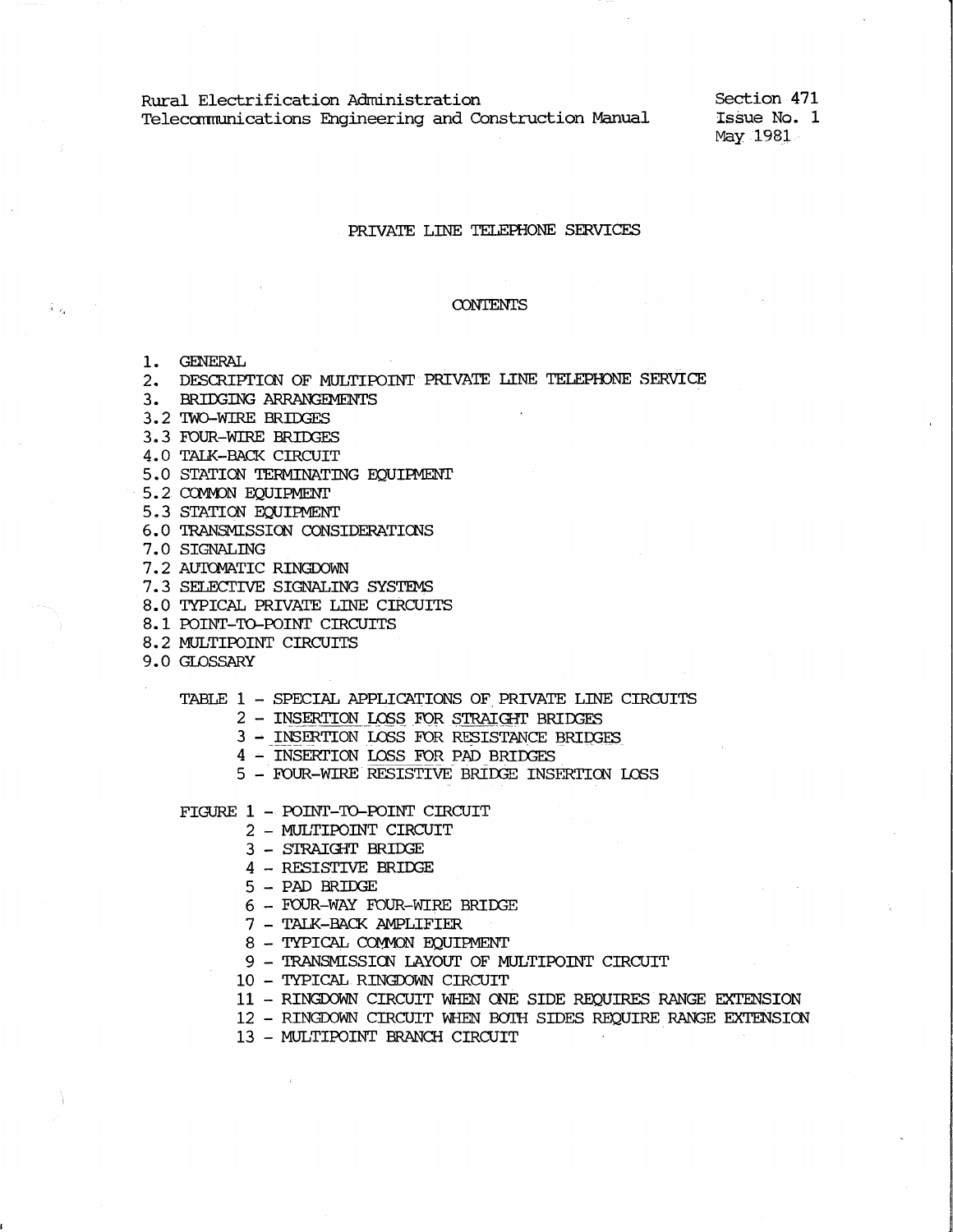1. GENERAL

1.l This secticn·discusses general design concepts and procedures for private line telephone services not switched into the public message network.

1.2 Private line telephone circuits interconnect two or more station

sets over local. loops and, as required, dedicated interoffice facilities. There is no connection to central office or PBX switching equipment. Station sets may be located in geographically dispersed areas. With such private line systems, the rural telephone canpany typically provides only a portion of the overall circuit.

1.3 Point-to-point telephone circuits provide a direct connection between two station sets. Generally these circuits are designed using "plain old telephone service" (POTS) techniques. Figure 1 illustrates a point-to-point connection.



Figure 1 Point-to-Point Circuit

\* An interoffice facility may or may not be required.

1.4 Multipoint telephone circuits interconnect three or more station sets. Because of the carplexity of these circuits special engineering consideraticns are required. Figure 2 illustrates a typical multipoint circuit.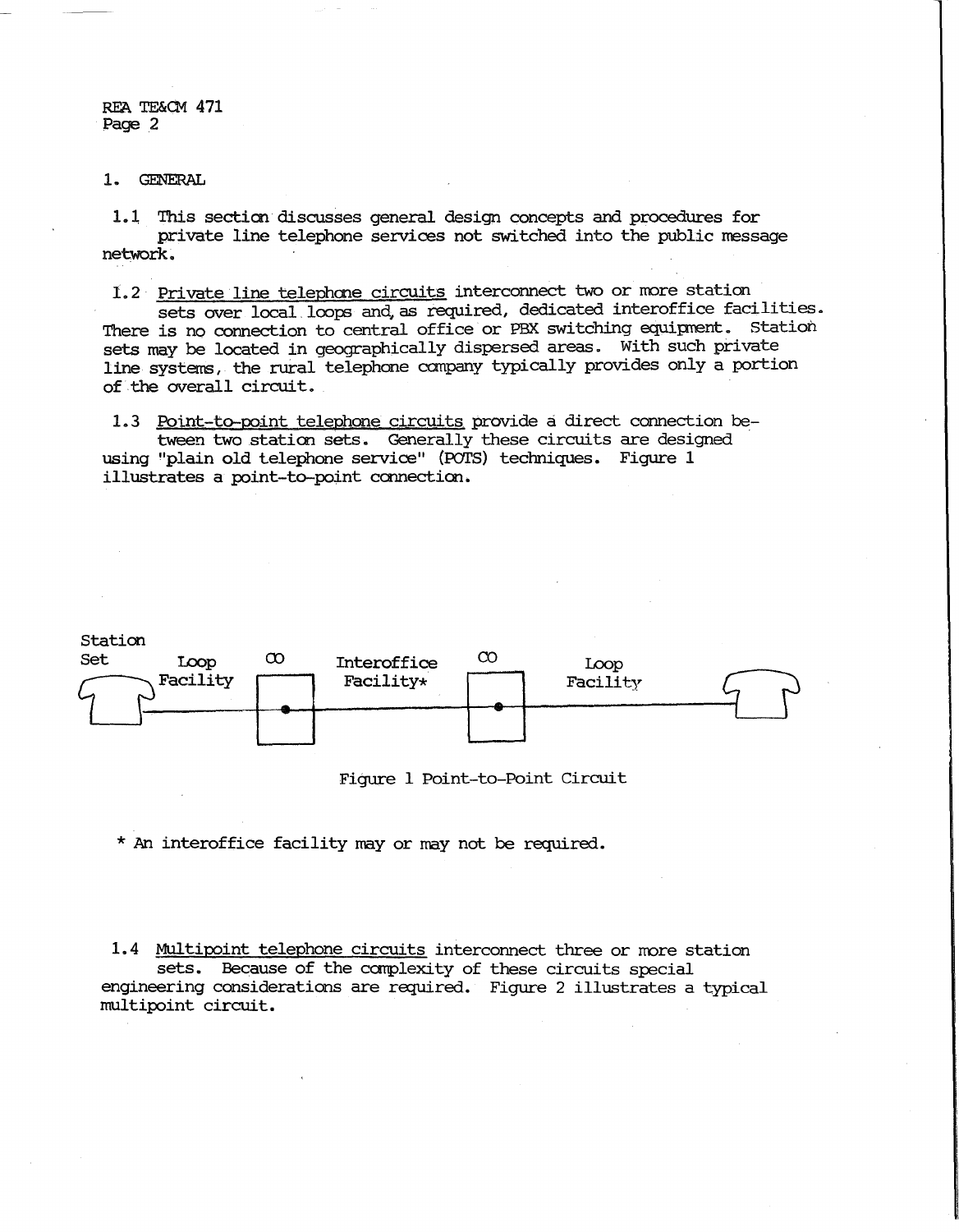

Figure 2 Multipoint Circuit

1.5 Special applications of private line circuits are discussed in other TE&CM sections as indicated in Table **1.** 

# TABLE 1

SPECIAL APPLICATIONS OF PRIVATE LINE CIRCUITS

| Service                       | Publication          |
|-------------------------------|----------------------|
| Fire Alarm Conference Service | TE&CM 141            |
| Mobile Radio                  | TE&CM 940            |
| Voiceband Data                | TE&CM 472 (Proposed) |
| Broadcast Audio Circuits      | TE&CM 473 (Proposed) |

2. DESCRIPTIOO OF MULTIPOINT PRIVATE LINE TELEPHONE SERVICE

2.1 Normally in a multipoint circuit each station can signal and carrnunicate with all other stations either individually or collectively for conference calls. However, should the user not require the conference calling feature, the circuit may be designed as a point-to-point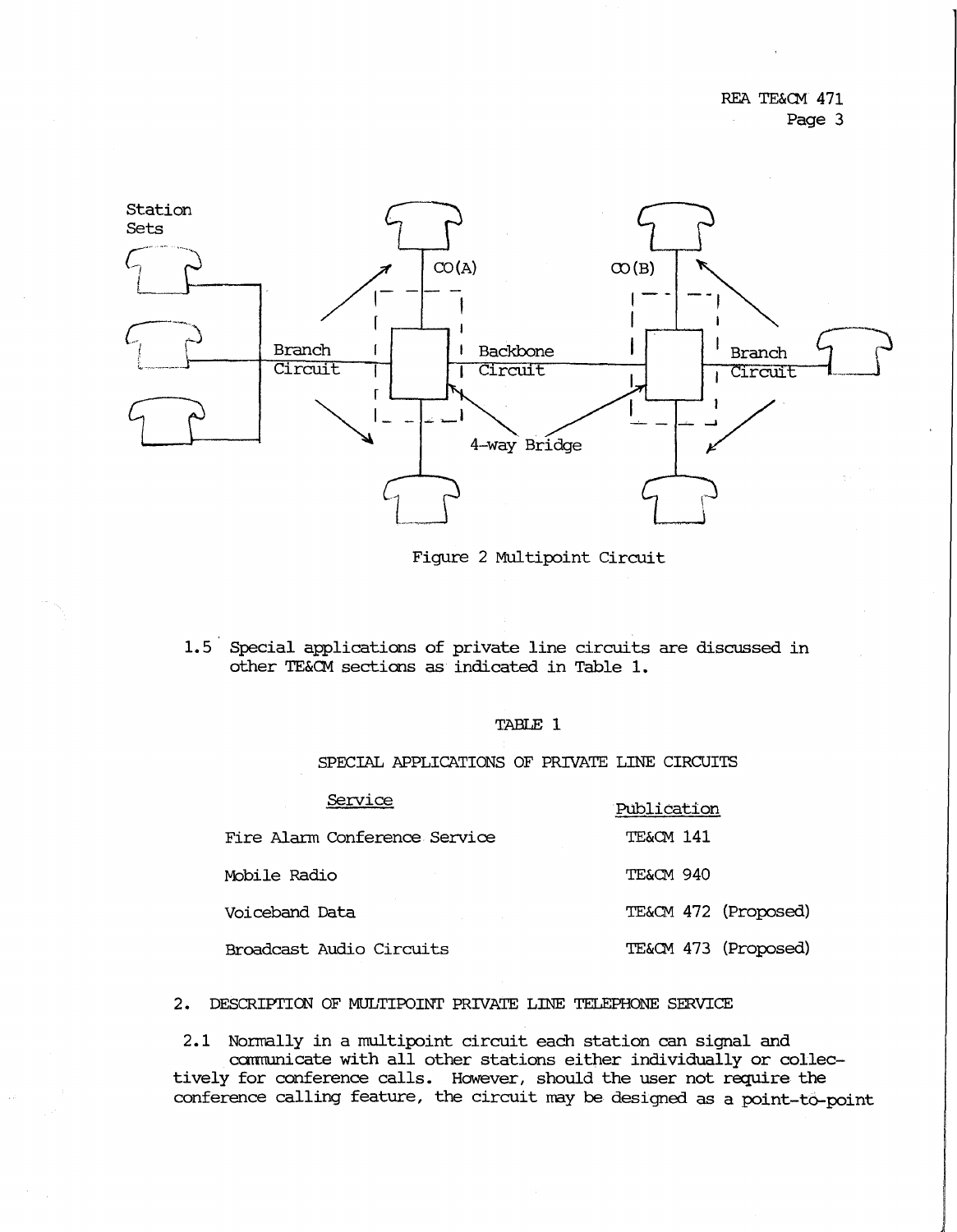circuit using POI'S type design techniques. For this applicaticn it is assumed that only two telephone sets will be off-hook simultaneously. The customer should be informed that the circuit will not perform satisfactorily should it be used for conference calling. The advantage here is economics, both in naterial costs and design time.

2.2 The first step in the design process for a multipoint circuit is the preparation of a geographical layout. Existing cable routes between the desired locaticns should be followed and existing facilities should be used as much as possible.

2.3 Multipoint circuits which nay be used for conference calling generally require 4-wire facilities. The number of stations served,

distance between furthenrost stations, and type of service required (that is half or full duplex or sane.canbinatian of half and full duplex operation) determine the extent to which 4-wire facilities are used. Multiple singing and echo paths produced by several 2-wire branches is a limiting factor for systems whose maximum circuit length exceeds about 250 miles where full duplex transmission is required. Such systems require a detailed return loss analysis to insure stability. However, some 2-wire branches nay be used where the circuit is primarily a 4-wire facility.

2.4 Four-wire multipoint circuits nay require the use of 4-wire station sets. Two-wire station sets should be kept to a minimum. The use of many 2-wire/4-wire terminating sets in a multipoint system can cause echo or singing. Four-wire station sets eliminate the need for hybrid type tenninating sets and their potential as sources of instability and echo.

# 3. BRIDGING ARRANGEMENTS

3.1 Multipoint private line circuits, see Figure 2, interconnect stations at camon bridging points. Lines connecting station locations to a bridge are camonly called branch circuits. Extension station sets may be bridged at the terminal location of the branch circuit. More than one bridging point nay be required for a multipoint system. The connection between bridges is commonly referred to as the primary or backbone route. Connections to the bridging point, both branch and backbone lines, are defined as legs. Of primary importance is that the impedances of each leg be as close as possible. Repeat coils or equivalent natching devices should be used for proper impedance natching where different facilities are bridged at the same point. For the most part rural telephone companies will only be involved with providing service for branch circuits

3.2 Two-wire bridges are relatively simple to implement. They find their greatest application in alarm monitoring and half duplex circuits. The three basic types are the straight bridge, resistance bridge and pad bridge.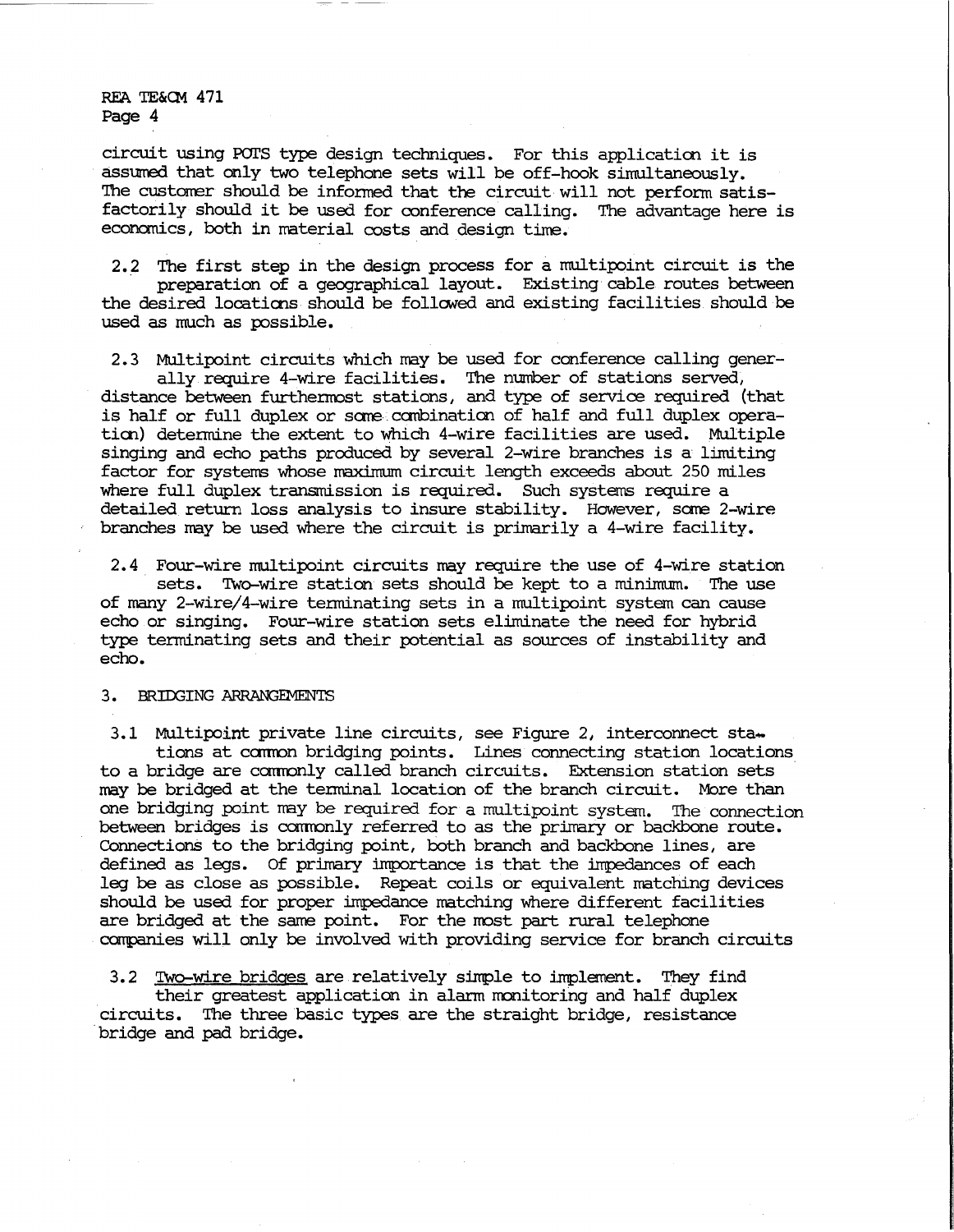3.2.1 The straight bridge, the simplest of the bridge types, consists of two or more lines connected in parallel at a common point as illustrated in Figure 3. It provides a bridge connection with minimum insertion loss. However, this arrangement intensifies any irregularities. that may exist in a given leg and affects the performance of all other legs connected to the bridging point. A large impedance irregularity in *arr.I* leg has a direct effect en the balance of all legs and, therefore, the backbone circuit as well. All legs must have similar impedances. The impedance at the bridging point varies with the number of station sets off-hook at any given time.



· Figure 3 Straight Bridge

 $3.2.1.1$  When one leg requires a repeater adjacent to the bridging point, and the other legs are not repeatered a 600 ohm pad of at least 5 dB should be placed in each non-repeatered leg adjacent to the bridge. The pads provide uniform impedance and thereby insure repeater stability. If the circuit loss is too high as a result of the addition of the pads, then another bridging scheme should be used.

 $3.2.1.2$  The insertion loss of the straight bridge is 20 log  $n/2$  dB where n is the total number of legs. The calculated loss is valid when all. legs are terminated in the same impedance, usually 600 ohms. Inserticn losses for 3 to 6 legs are listed in Table 2.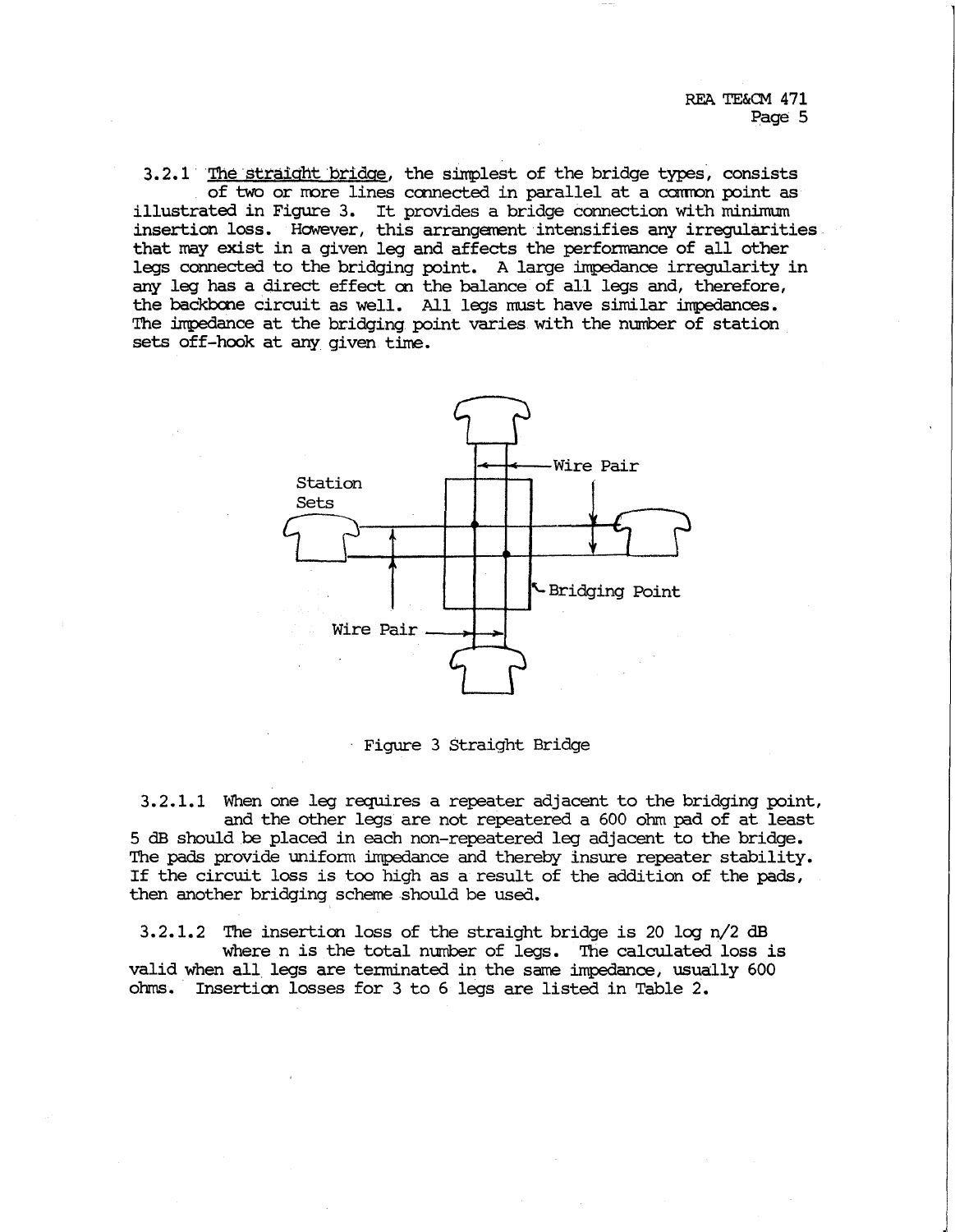#### TABLE 2

INSERTION LOSS FOR STRAIGHT BRIDGES

|   | Number of Legs (n) Insertion Loss (dB) |
|---|----------------------------------------|
| 3 | 3.5                                    |
|   | and the court<br>6.0                   |
| 5 | 8.0                                    |
|   | 9.5                                    |

3.2.2 The resistance bridge has resistors inserted in each leg as shown in Figure 4. The resistors are chosen to present a uniform impedance, usually 600 ohms, at the bridge point. Impedance irregular ties in any leg connected to the resistance bridge are less likely to affect other legs or the singing margin of the overall circuit than with the straight bridge. When the bridge insertion loss is not a limiting factor, this bridge is preferred to the straight bridge. Resistance bridges are available camercially.



 $R = 150$  ohms for a 4 leg bridge

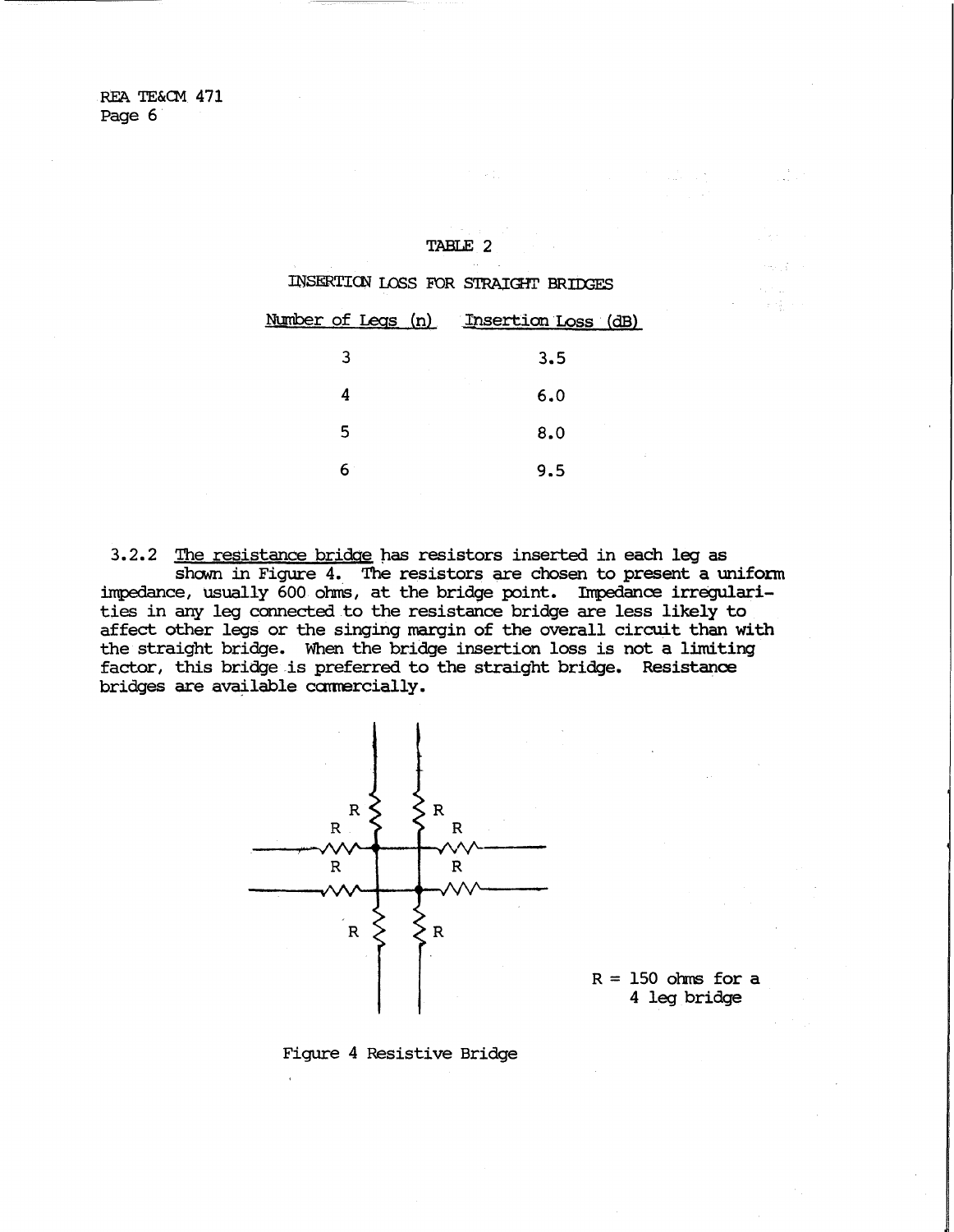3.2.2.1 Repeaters are generally used in each leg of the resistance bridge.

3.2.2.2 The insertion loss of the resistance bridge, with all legs  $t$ erminated in their nominal impedance (usually  $600$  olms) is 20 log (n-1) dB where n is the number of legs. Table 3 lists the insertion loss for 3 to 8 legs. Units are available with greater bridging capability than listed in Table 3.

# TABLE 3

# INSERTICN LOSS FOR RESISTANCE BRIOOES

| <u>Number of Legs (n)</u>     | Insertion Loss (dB)        |
|-------------------------------|----------------------------|
| 3<br>$\overline{\phantom{a}}$ | 6.0<br>$\sim 10^{11}$ km s |
| 4                             | 9.5                        |
| 5<br>$\sim$                   | 12.0                       |
| $\Delta_{\rm{max}}$<br>6      | 14.0<br><b>College</b>     |
|                               | 15.6                       |
| 8                             | 16.9                       |

3.2.2.3 The value of the series resistor (R) shown in Figure 4 is calculated fran

$$
R = \frac{R_B (n - 2)}{2n}
$$

Where  $R_p$  is the nominal bridge impedance (normally 600 ohms) and n is the number  $5f$  legs. A bridge with 4 legs and a nominal impedance of 600 ohms should have a series resistance, R, of 150 ohms.

3.2.3 The pad bridge has 600 ohm, 5 dB pads in each leg as shown in Figure 5. The pads provide uniform impedance between bridge legs. Therefore, use of the pad bridge tends to improve singing margins and minimizes the effect that an impairment in one leg may have an the other •legs.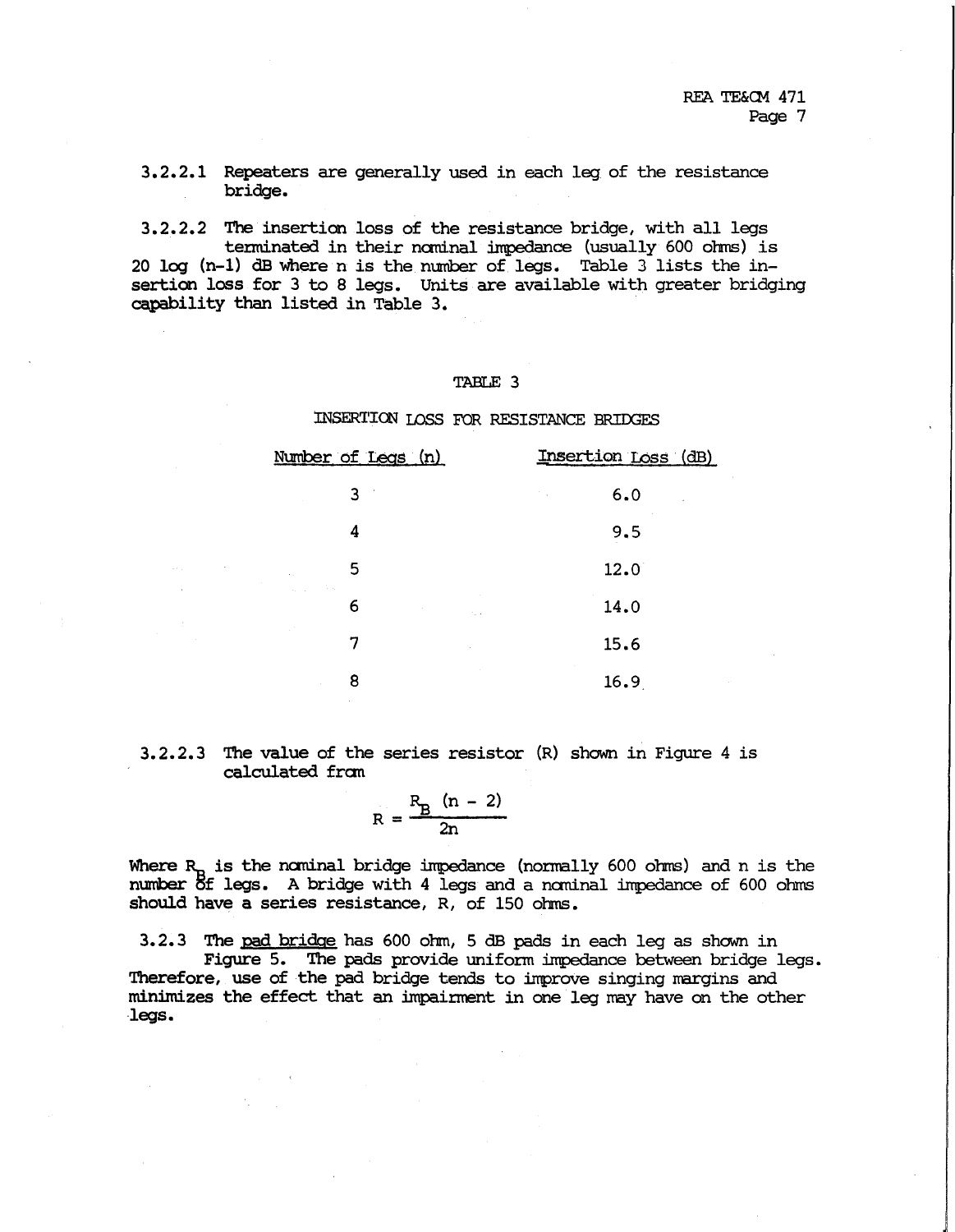

Figure 5 Pad Bridge

3.2.3.1 Each leg normally requires a repeater to offset the insertion loss of the 5 dB pads.

3.2.3.2 The insertion loss of the pad bridge is the sane as that of the straight bridge plus the loss of the pads;  $10$  dB + 20 log n/2 dB where n is the number of legs. The insertion loss for 3 to 6 legs is listed in Table 4.

### Table 4

### INSERTION LOSS FOR PAD BRIDGES

| <u>Number of Legs (n)</u> | Insertion Loss (dB) |
|---------------------------|---------------------|
| 3                         | 13.5                |
| 4                         | 16.0                |
| 5<br>$\sim$               | 18.0                |
| 6                         | 19.5                |

3.3 Four-wire bridges, see Figure 6, are available in the form of active (electronic) or passive (resistive) networks, nornally designed for 600 ohm impedances at each 4-wire port. Each port has an input and an output. ' The input of each port provides a transmission path to the output of all other ports.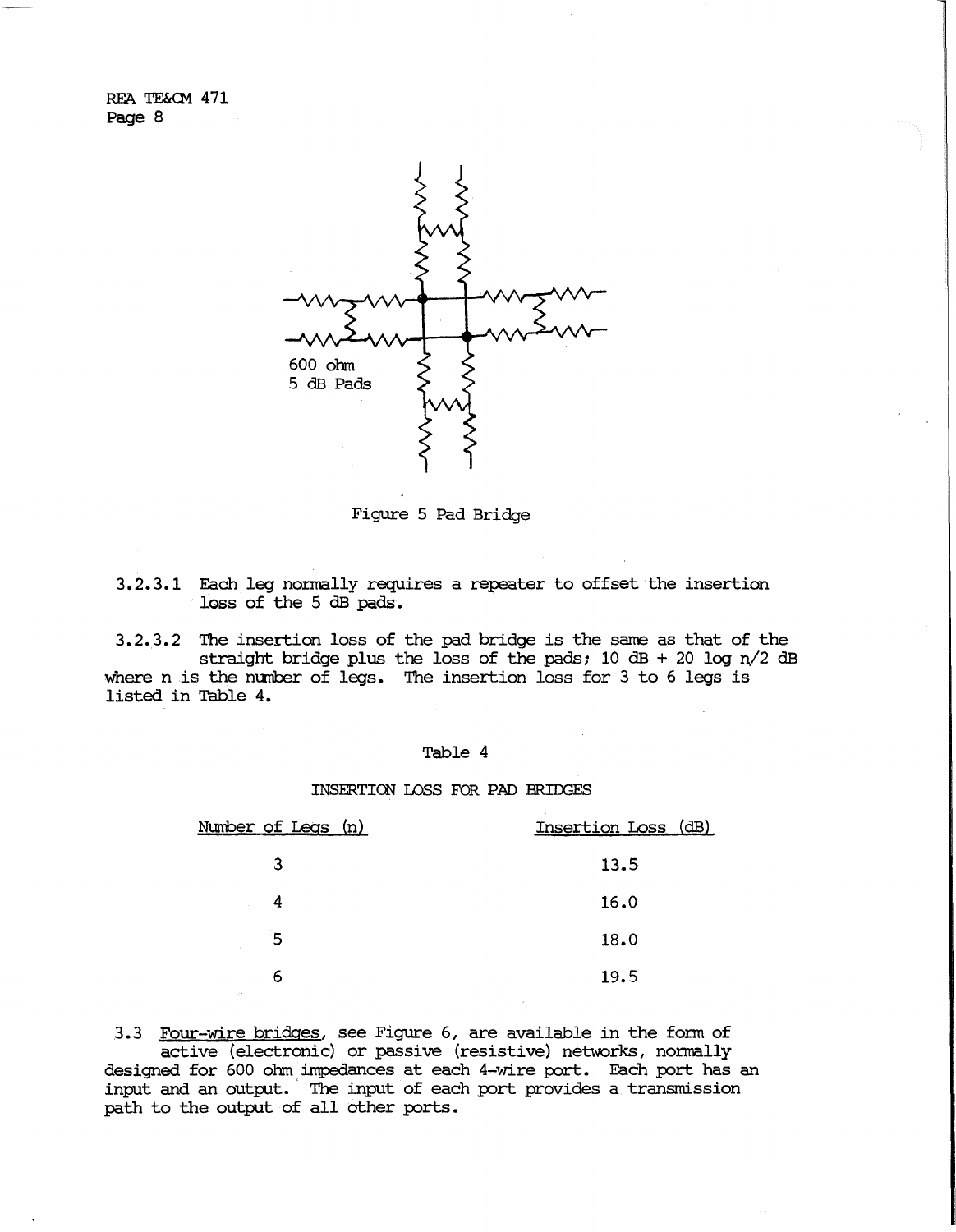

Figure 6 Four-Way, 4-Wire Bridge

3.3.1 Active bridges use integrated circuit technology to provide the bridging function. Generally the bridge insertion loss is selectable; and electronic circuits provide undirectional paths between inputs and outputs thereby isolating each input from all other inputs and the input and output of the same port.

3.3.2 Passive bridges are composed of a complex resistive network. In the 4-way resistive bridge there is a direct transmission path (link) between the input of each port and the output of all other ports (Refer to Figure 6). This requires twelve resistive links between inputs and outputs. These links also provide indirect paths between the input of each port and the input of all other ports and the input and output of the same port. Of interest are the input and output of the same port. By providing tip and ring reversals within the bridge the return currents can be made to cancel. However, it is only possible to have three such reversals. Therefore, one port, normally port No. 4, has a poorer return loss than the others, in the order of 10 dB. Insertion loss is as indicated in Table 5.

#### Table 5

·· 4.;..1,i/IRE RESISTIVE BRIOOE INSERTION LOSS

| Number of Ports | Insertion Loss (dB) |
|-----------------|---------------------|
|                 | 15                  |
|                 | 20 <sup>°</sup>     |
|                 | 23                  |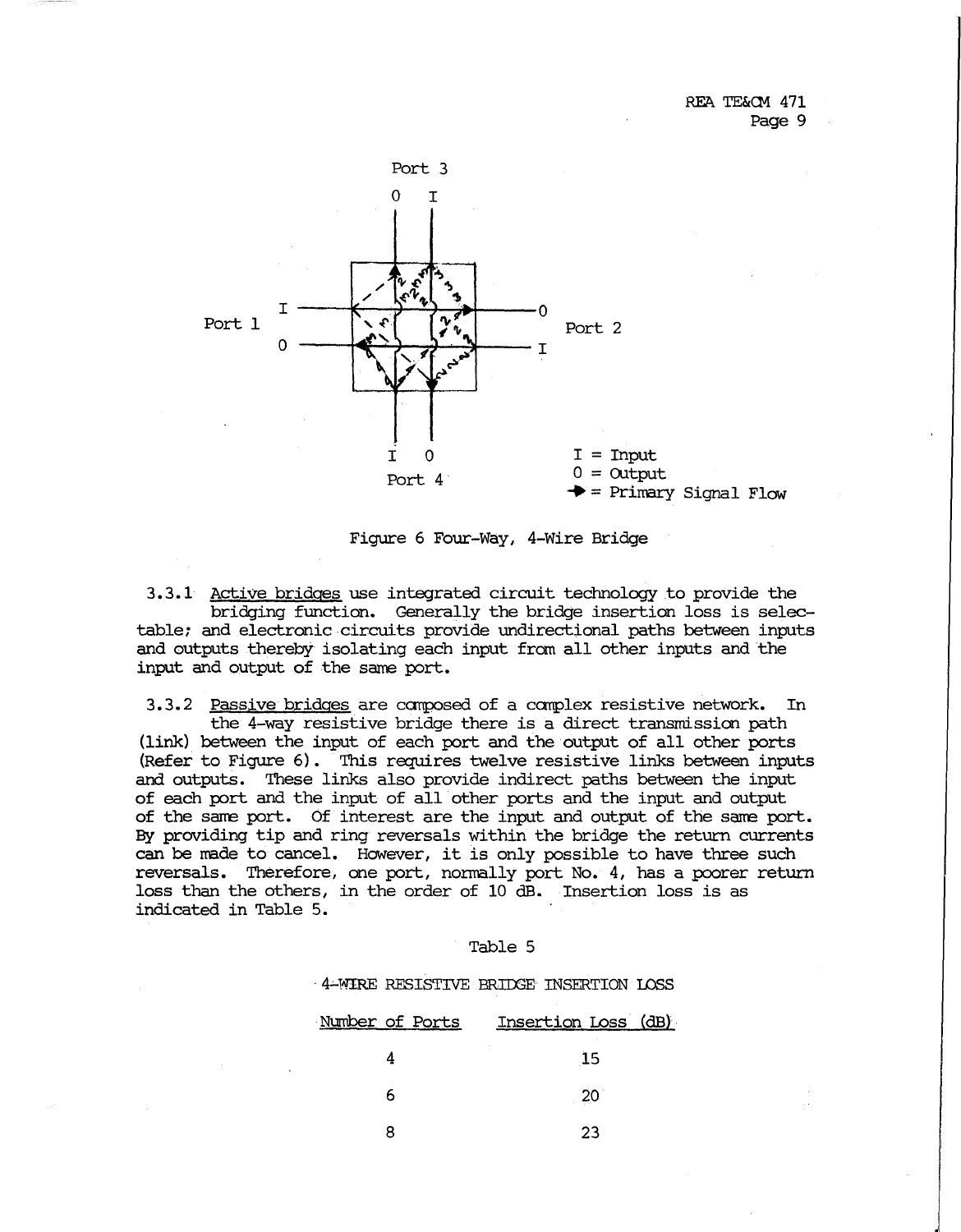**RF.A TE&Q.1 471**  Page 10

# **4. TALK-BACK CIRCUIT**

4.1 'As mentioned previously multipoint private line circuits are generally designed for conference services using 4-wire facilities. These systems may require 4-wire stations. The standard 4-wire telephone sets do not provide any connection between the transmitting and receiving side of the circuit. Thus, no sidetone. Subjective tests indicate that some sidetone is desirable. Further, it is not possible to communicate between staticns bridged at the sane station tenninating equipnent. Therefore, four-wire telephone sets require an external circuit called a talk--back path which provides a transmission path between the transmitter and receiver. Any talk back path should be a unidirectional circuit with a reverse loss of at least 40 dB. The talk-back circuit is provided at the bridging point or as part of the four wire station tenninating equipnent.

4.2 One method to provide a talk-back path is to bridge a line amplifier across the transmit and receive pair of the branch as shown in Figure 7. In general the amplifier should be set so that the transmission level fran the station talker to his own receiver is equivalent to that of a distant talker. Sane 4-wire bridges and station tenninating equipnent have a talk-back (sidetone) option.



Figure 7 Talk Back Amplifier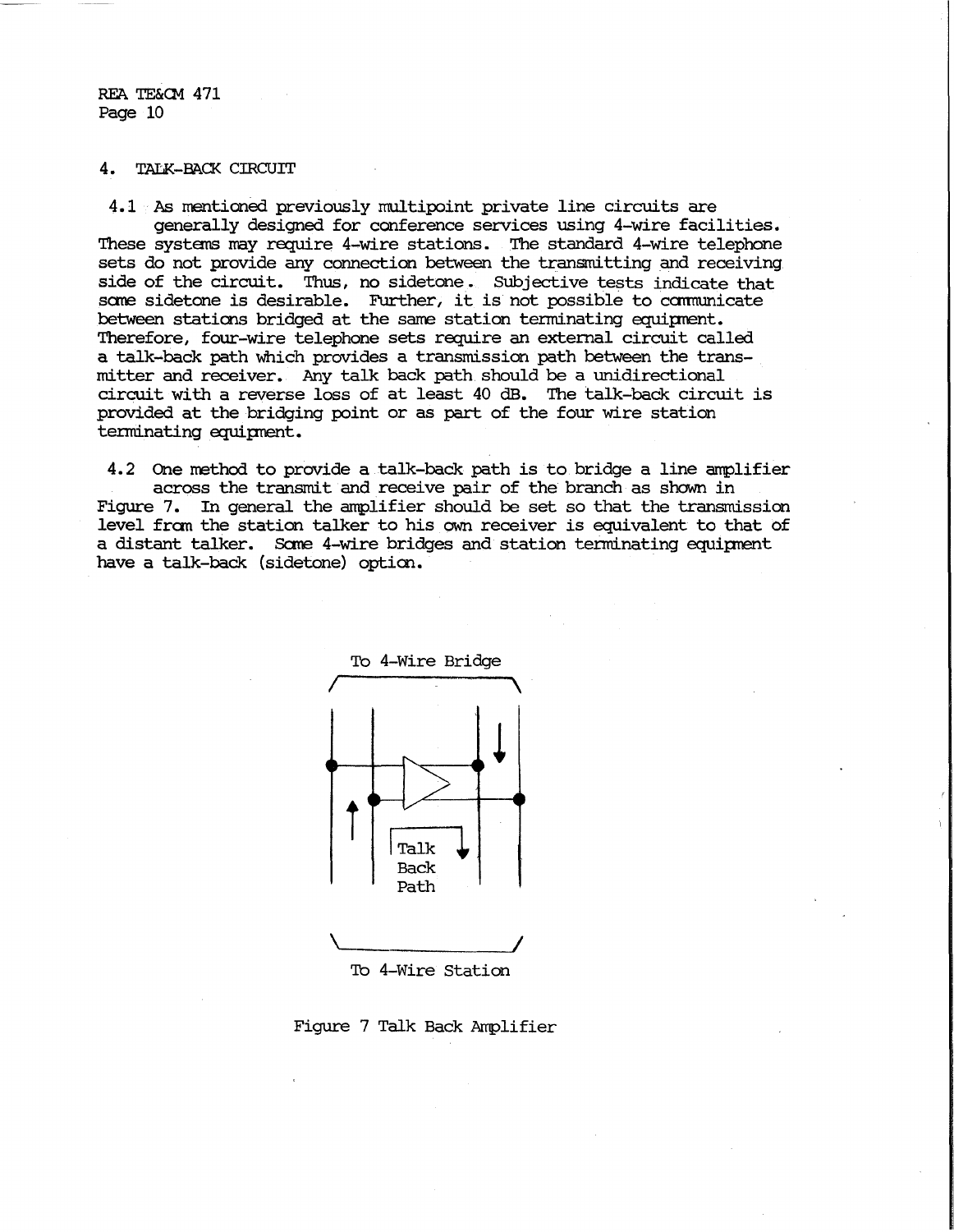#### 5. STATION TERMINATING EQUIPMENT

5.1 Private line telephone circuits may terminate in a station set, key system, or PBX. Interface equipnent is normally required between the private line circuit and the station sets, Key system, or PBX. Packages containing the equipnent necessary to provide all the interface functions are generally available from manufacturers who provide special services products. Circuits for use with 2-wire or 4-wire facilities are available with such options as local or camon battery, idle circuit or loudspeaker termination, extensicn staticn capability, station level control, talkback, loop back testing, and various signaling arrangements. This equipment is generally divided into two broad categories:

5.1.1 Fquipnent associated with the line is generally referred to as common equipment.

5.1.2 Fquipnent associated with the station set is generally referred to as station equipnent.

5.2 Connon eqµipnent usually provides impedance matching between the line and station set and is camon to all station sets at one location. The basic common equipment is the line termination unit which provides impedance matching, and options such as amplifiers or pads, talkback (sidetone) amplifier, or loop back capability. To accommodate more than one 4-wire station set the line termination unit typically presents a relatively low impedance source to the station sets. With this arrangement the reflection loss due to the impedance mismatch decreases and bridging loss increases as the number of extension stations increases; thus, a unifonn loss can be maintained for various numbers of extension stations. Figure 8 illustrates one type of common equipment for terminating a 4-wire circuit.



Figure 8 Typical Camon Equipnent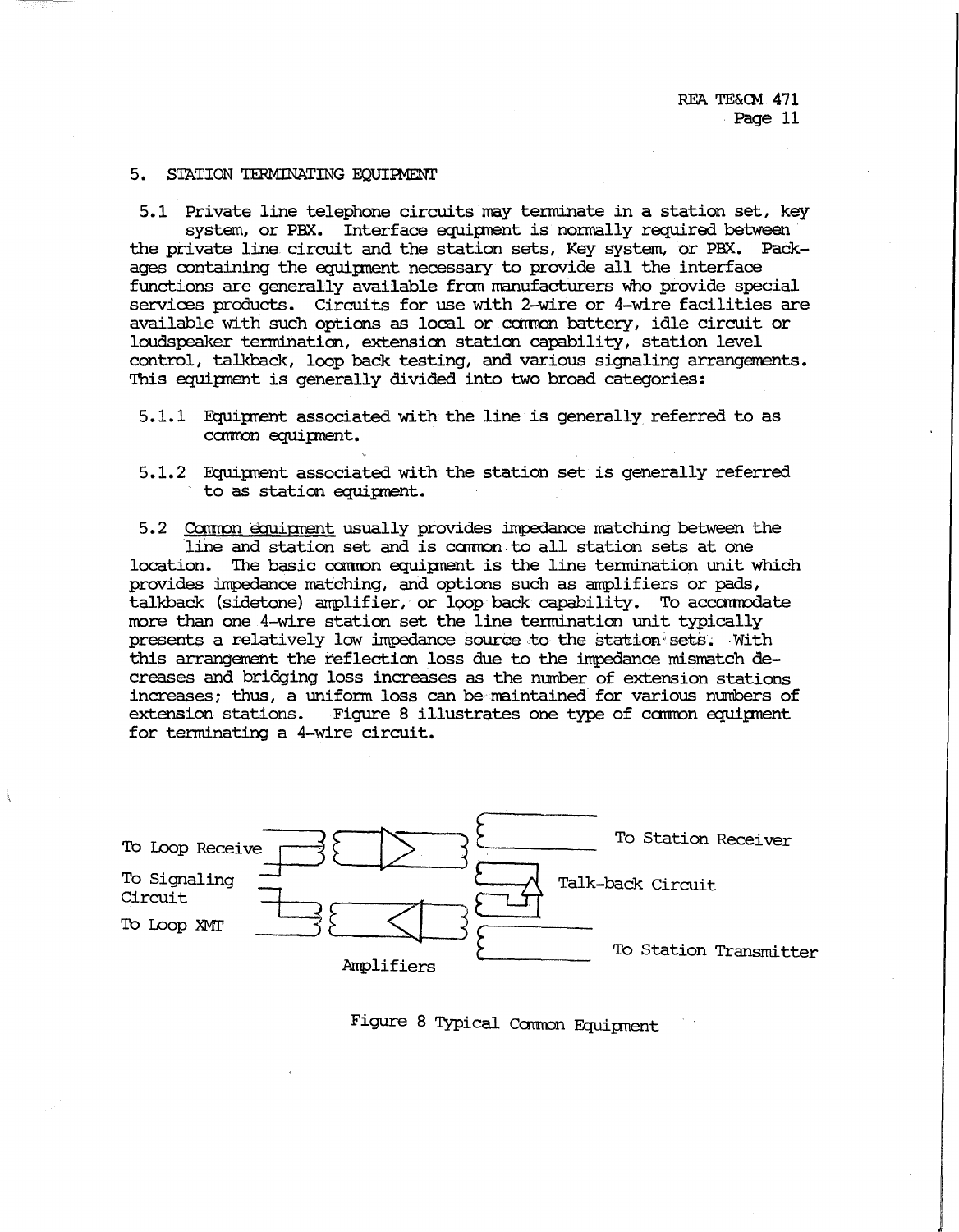5.3 Station equipment generally provides for the application of talk battery, ringing signals, and any other functions necessary for the operation of the station set. Transmit, receive, and signaling leads are comronly controlled by a pick-up relay which in turn is controlled by the hook switch contacts.

## **6. TRANSMISSICN CCNSIDERATICNS**

6.1 For multipoint private line circuits the standard transmission plan calls for a 0 dB (lossless) backbone circuit between bridging locations with the allowable net loss assigned to the branch circuits. The maximum net loss for multipoint circuits is 10 dB between 2-wire stations and 16 dB between 4-wire stations. The transmission plan is typically based on a 0 dB transmission level at the station set and +7 dB at the receiving port of a bridge. Figure 9 illustrates a typical transmission layout for a multipoint circuit.

6.2 For roint-to-roint circuits the maximum net loss is 16 dB between 2-wire station sets and 22 dB between 4-wire station sets.

6.3 Circuits should conform to design practices of TE&CM 424 "Design of Two-Wire Subscriber Loop and PBX Trunk Plant" and TE&CM 431 "Voice Frequency Loading for Trunk Cables." TE&CM 470 "SWitched Special Services and Private Branch Exchange Services", Paragraph 4 should be referred to for further transmission considerations.

6.4 At passive 4-wire bridges all the input levels for a given bridge should be the same. Pads and amplifiers may be required to adjust levels at sane input ports. levels may vary from bridge to bridge. However. for convenience in transmission maintenance, it is desirable as far as feasible, to provide common input levels for all bridges in a given system.

# 7. SIGNALING

7.1 There are several types of signaling used for private line circuits. Usually all status signals and battery feed functions are implemented by the signaling equiprent. Circuits should be designed to maintain the 23 ma minimum loop requirement for proper station set performance. Only the more camonly used equipnent, autaratic ringdown and selective signaling equipment, is covered.

7.2 Automatic ringdown (ARD) equipment is generally used for non-dial

point-to-point circuits. It signals either end of the circuit when the opposite end goes off-hook. Various options may be available such as selectable battery feed voltage, 600 ohm or 900 ohm impedance matching, interrupted ringing, and one-way and two-way ringing. The battery feed voltage option determines the maximum loop limit. Transmission facilities may be either 2-wire, 4-wire, or carrier derived.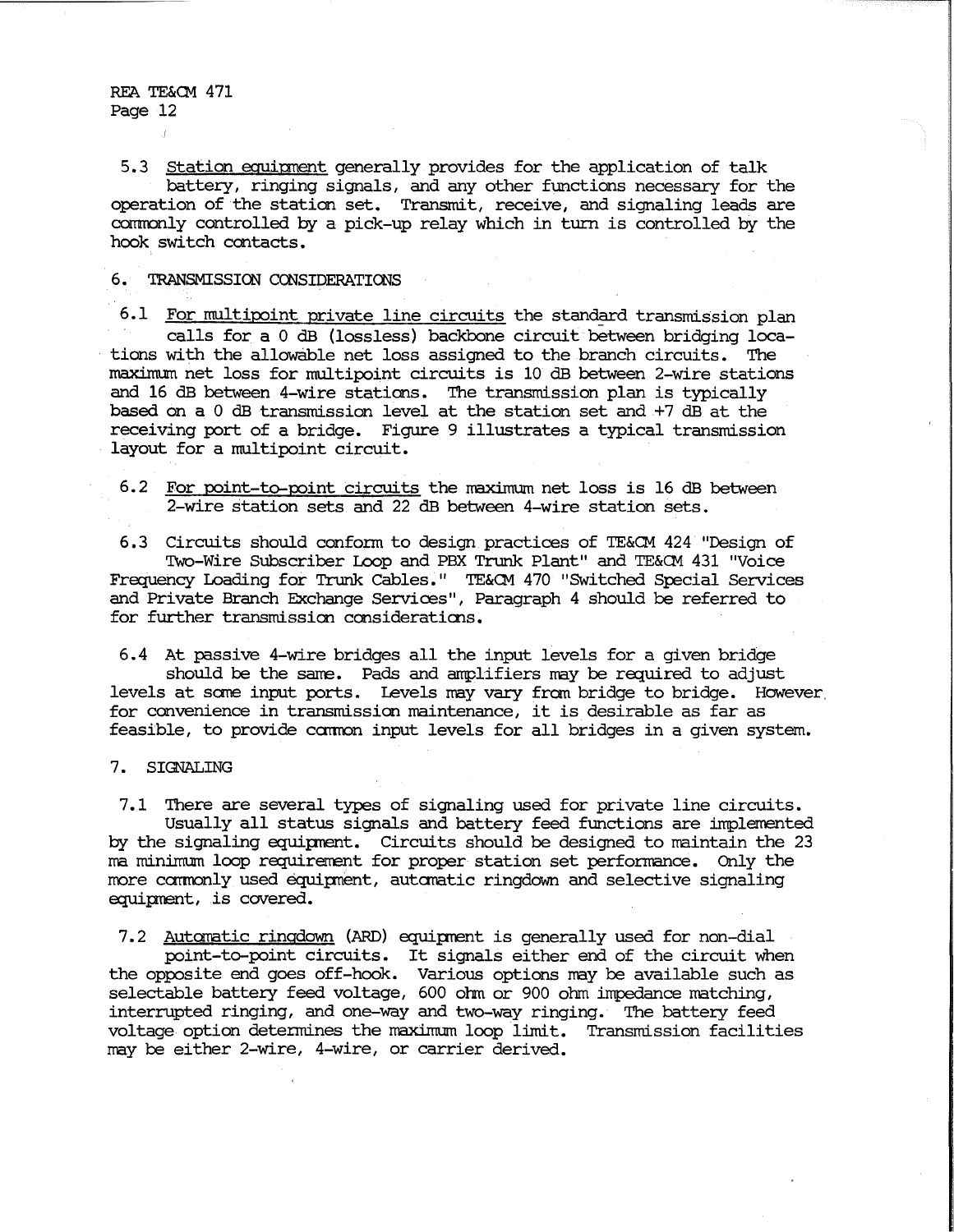

FIGURE 9 Transmission Layout for Multipoint System

 $\frac{1}{2}$  and  $\frac{1}{2}$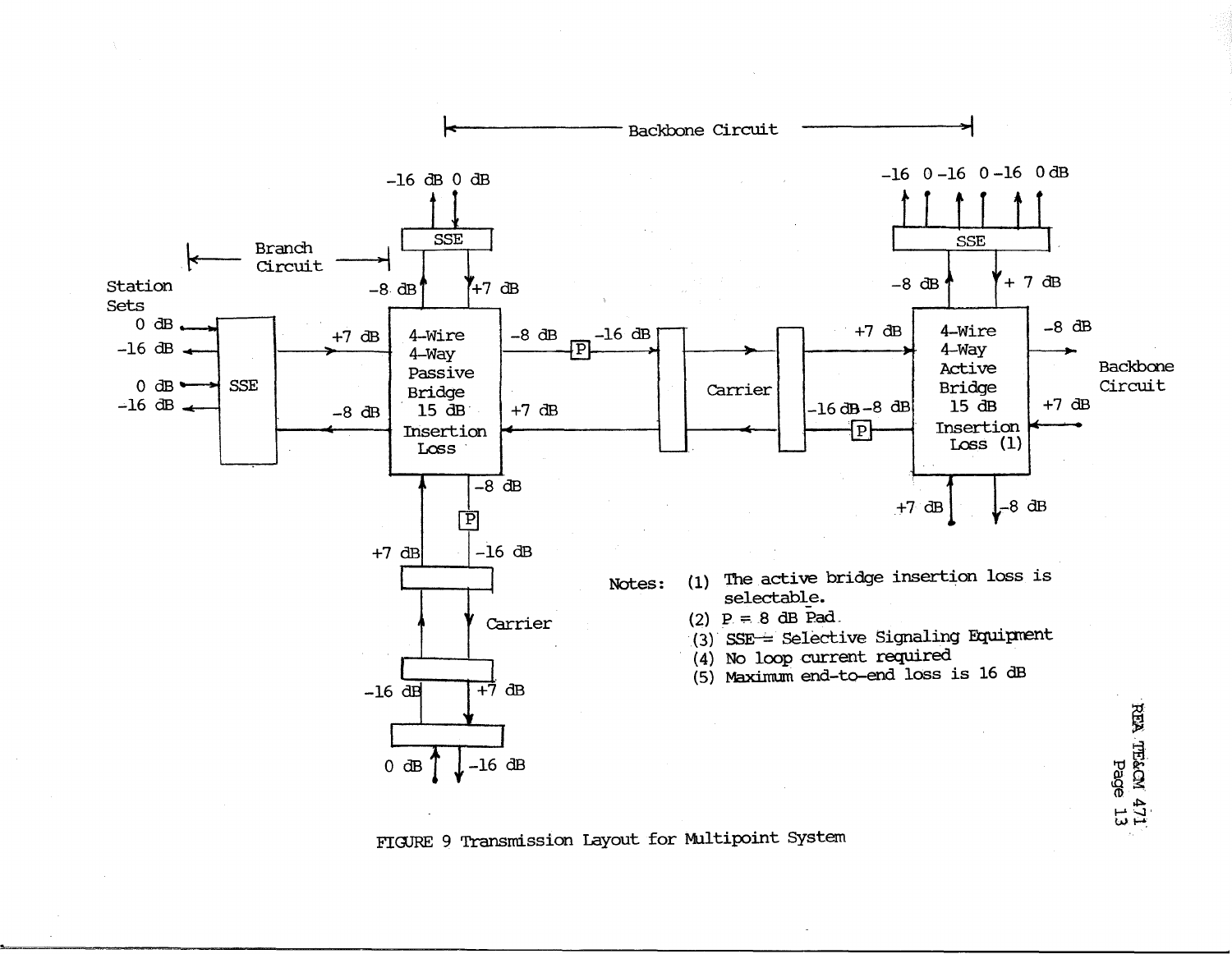7.3 Selective signaling systems are available for both rotary dial signaling, common designation SS-1 (relay logic) or SS-4 (tran-<br>sistorized version), and dual tone multifrequency (DIMF) signaling. common designation SS-3. Equipment packages are available containing camon equiprent and station equipnent. One such package is required at each subscriber location. The camon equipnent is capable of handling various numbers of 4-wire station sets depending on the equipment type. The system uses tone signaling with no loop current between equipment locations. Each station in the system is assigned one or more codes. Normally a broadcast code is available to signal all stations in the systems simultaneously. Transmission facilities are 4-wire. Since all stations are interconnected via a single channel, a privacy option is usually available. This option locks out all other stations, either manually or autanatically, when a station set goes off-hook while the system is idle.

7.3.1 The SS-1 systan is capable of selectively signaling up to 81 individual staticns. The systan uses a 2-digit code generated by dial pulses (options are available for DIMF signaling). The dial pulses are converted to frequency-shifted tones for transmission over 4-wire facilities. Equipnent at the various station locations decodes the 2-digit code and signals only the called station or staticns.

7.3.2 The SS-3 selective signaling system uses 3-digit DIMF signal codes. Up to 729 codes are generally available. Equipment at each station location decodes the 3-digit codes and signals only the called station or stations. In additioo to signaling station sets, dedicated codes may be arranged to control auxiliary equipment such as lights, loudspeakers, Imtors, etc.

**8. TYPICAL PRIVATE LINE CIRCUITS** 

8.1 Point-to-Point circuits normally use 2-wire voice frequency facilities and automatic ringdown (ARD) signaling equipment. The ARD equipnent may be located at any point along the circuit within its signaling range limit. Negative resistance  $(E=6)$  or hybrid type repeaters may be used to extend voice frequency signals and loop extenders or dial long line (DLL) equipment may be used to extend the loop limit. Normal POTS type design techniques may be used.

8.1.1 The simplest application of the ARD equipment (see Figure 10) is when the Station A to  $\infty$  facility is similar to the Station B to CO facility, and both facilities are within the loop limits of the central office battery. The battery feed resistance is normally 400 ohms. When the ARD is powered by a 51.6 volt  $\infty$  battery, the loop limit for each side is about 1700 ohms of outside plant, assuming that the telephone set de resistance does not exceed 200 ohms.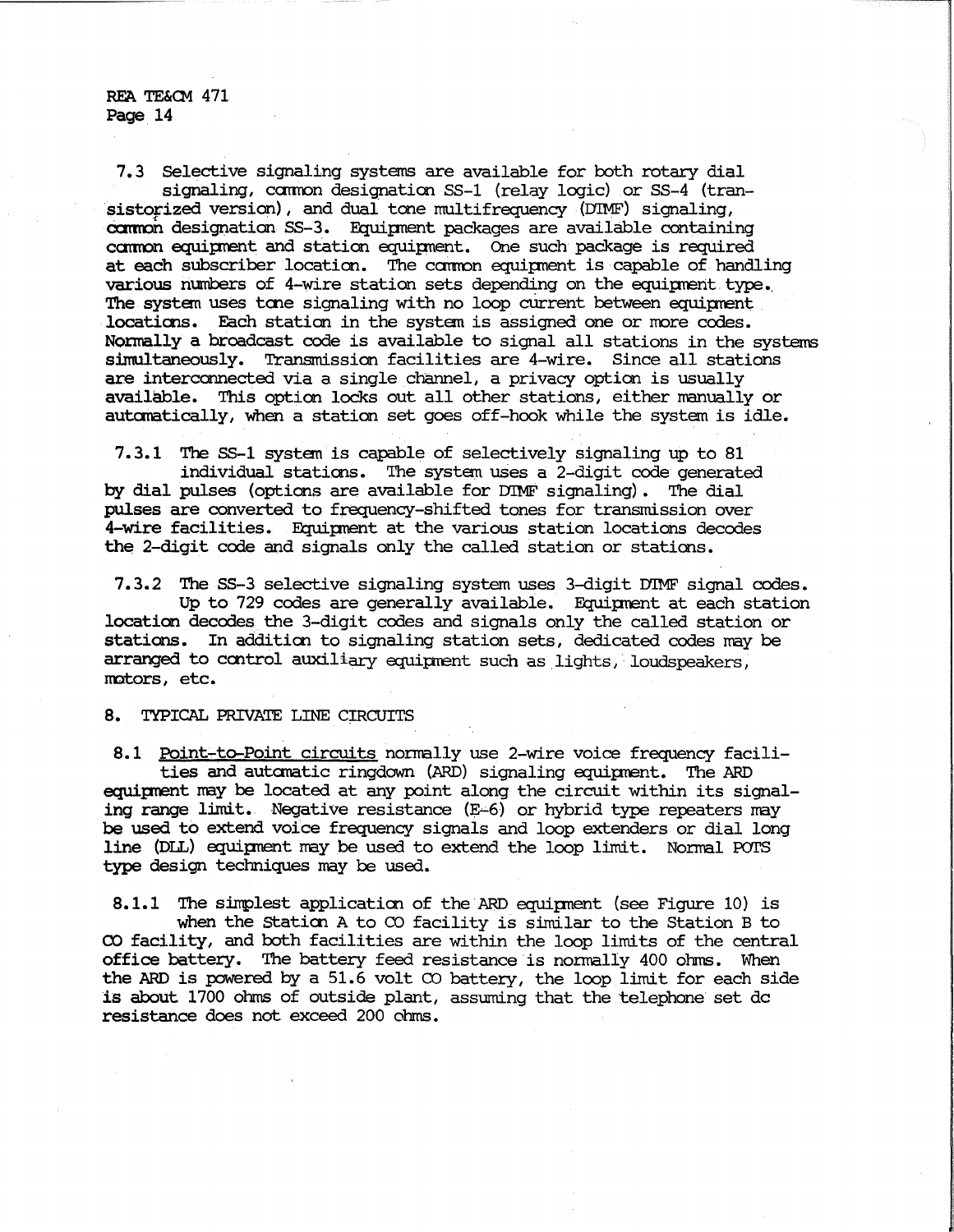

Figure 10 Typical Ringdown Circuit

8.1.2 When either facility A or B is loaded, then ARD equipment with an impedance matching option should be used. The ARD equiprent should be set for 600 ohms facing the nonloaded cable and 900 ohrrs facing the loaded cable.

8.1.3 When range extension is required on one side only, a repeater and loop extender or DLL may be used as shown in Figure 11. The repeater may be used as the interface between dissimilar facilities.



1.  $\bigtimes$  = Load Points

2.  $\chi$  = Repeater and loop extender or DLL

3. The maximum circuit net loss should not exceed 16 dB end-to-end.

4. The circuit net loss should be within  $\pm$  2 dB of a similar POTS type circuit.

Figure 11 Ringdam Circuit When One Side Requires Range Extension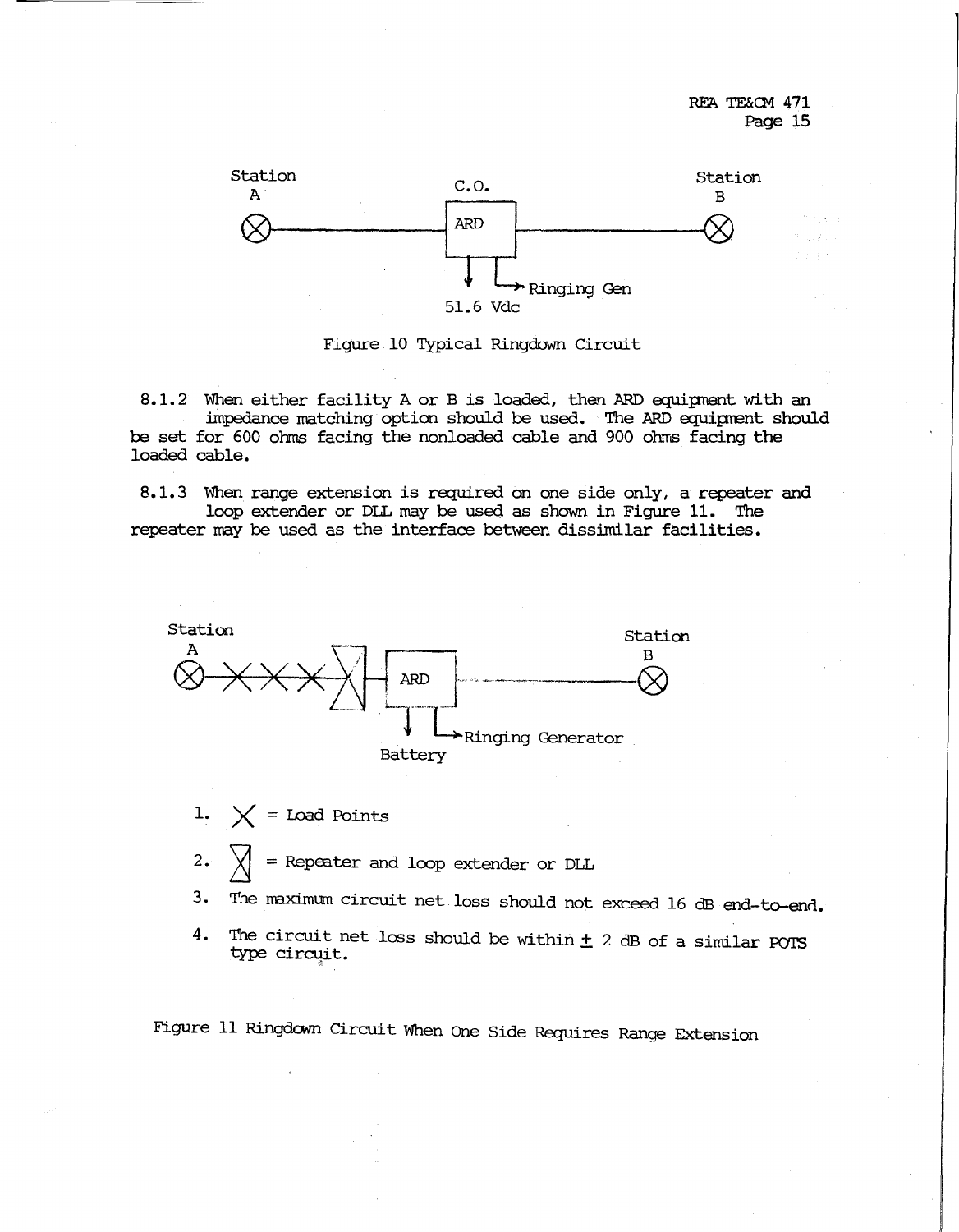8.1.4 When the facility between Station A and Station B is loaded, a booster battery and repeater may be used to extend the circuit limits. Figure 12 illustrates the use of an intermediate hybrid repeater and battery boost. Repeaters without A & B leads, must be used as terminal repeaters.



Notes: 1.  $X =$  Loading Point

- 2. A,  $B = A$  and B leads of hybrid repeater
- 3. The maxinum circuit net less should not exceed 16 dB
- 4. The circuit net loss should be within + 2 dB of a
	- similar POTS type circuit.

Figure 12 Ringdown Circuit When Both Sides Require Range Extension

8.1.5 Circuits which extend beyond the exchange area may require 4-wire voice frequency or carrier derived facilities. Ringdown to E&M and ringdown to SF converters are available for 4-wire voice frequency or carrier facilities. Circuits originating fran a connecting canpany, such as the Bell System, will normally be engineered by the connecting canpany. The local conpany need only supply the facilities and tenninating equipnent required. All equipnent is normally adjusted to meet the connecting canpanies' specifications. Should an interexchange circuit be carposed of two-wire facilities with different loading scherres, the ARD equipnent and precision balancing equipment may be placed at the interface to improve the return loss of the circuit.

8.2 Multipoint circuits generally cover a wide geographical area with only one branch circuit extending into a rural exchange. These circuits generally use 4-wire facilities and selective signaling systems with 4-wire station sets. The common equipment line interface unit provides for transmission level adjustment. The station equipnent provides the local talk battery connections.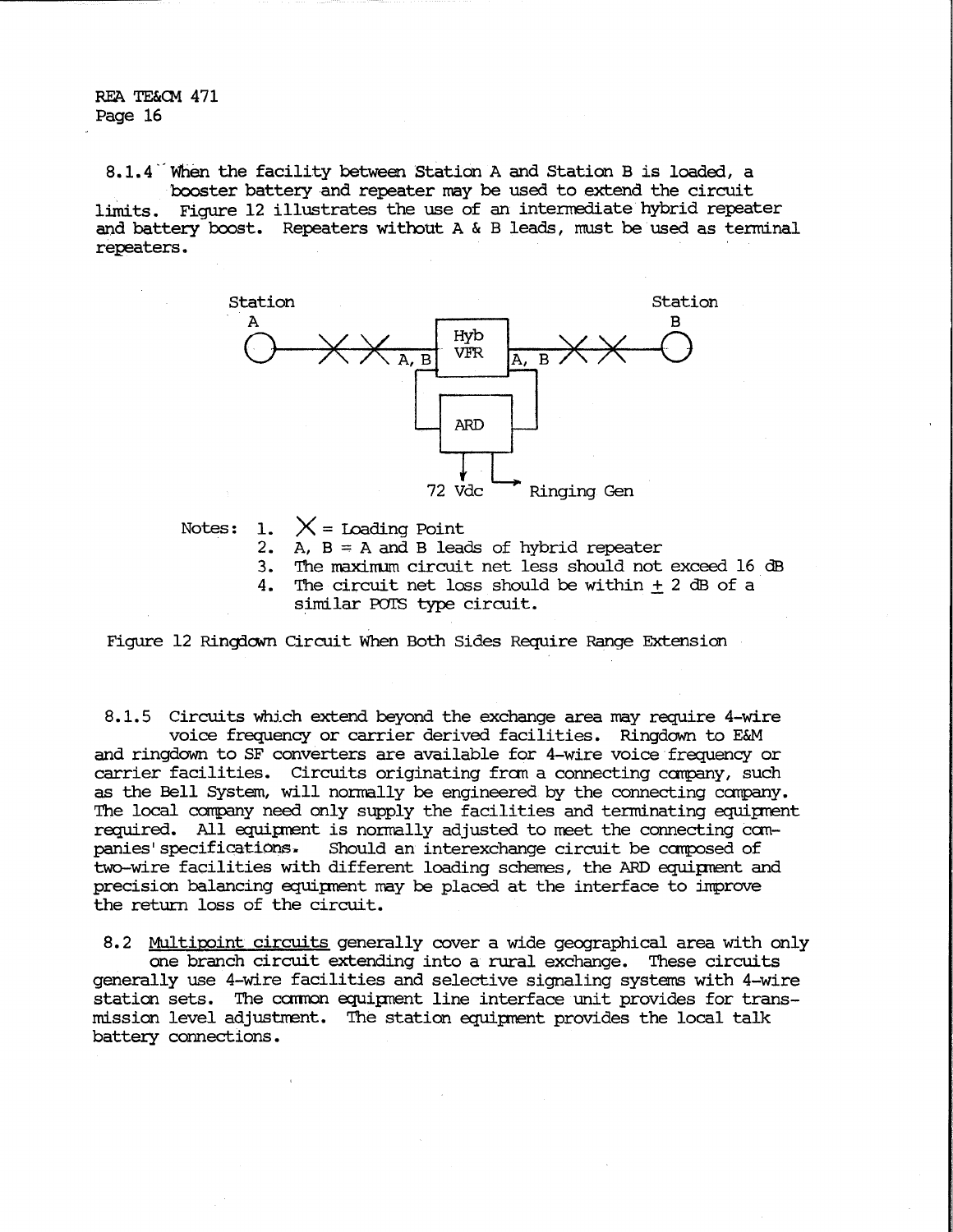8.2.1 Refer to Figure 13 for the following example of a multipoint branch circuit.

8.2.1.1 A T-carrier circuit is required between the local central office and the connecting company's interface point. The 4-wire channel derived from the carrier system has the standard interface levels of +7 dB and -16 dB. The +7 dB receive level is attenuated to O dB by pad P1 and the -5 dB transmit level is attenuated to -16 dB by pad P2. A 4-wire facility extends the circuit to SS-1 conpatable selective signaling equipnent at the customer premises. The selective signaling equipnent terminates in a 5 line key system with DIMF signaling. The key system requires modification to provide 4-wire service for one line. A DIMF to dial conversion unit is required for the SS-1 system.

8.2.1.2 The local telephone company must provide the 4-wire channel to the connecting company, the local loop, and the custaner pranises equipment. A kit is available to modify the key system for use with one 4-wire line.

8. 2. 1. 3 The local circuit chosen is 4. 3 Km (14 Kf) of 24 gauge cable. This information is given to the connecting corrpany to complete the design of the branch circuit. The local circuit is terminated at both ends in 600 ohm impedances. The insertion loss of the cable can be determined with 0.5 dB by using 'IE&CM 470, Figure 8, "l KHz Loss of Non-Loaded cable with 900 Ohrrs Terminal and Source Impedance. " The insertion loss of the local cable is about 5 dB.



- 
- 3. COZ = serving central office
- 4. BT  $=$  Bridge Tap
- 5.  $SSE = Selective signaling equipment$

6. POC = point of connection

Figure 13 Multipoint Branch Circuit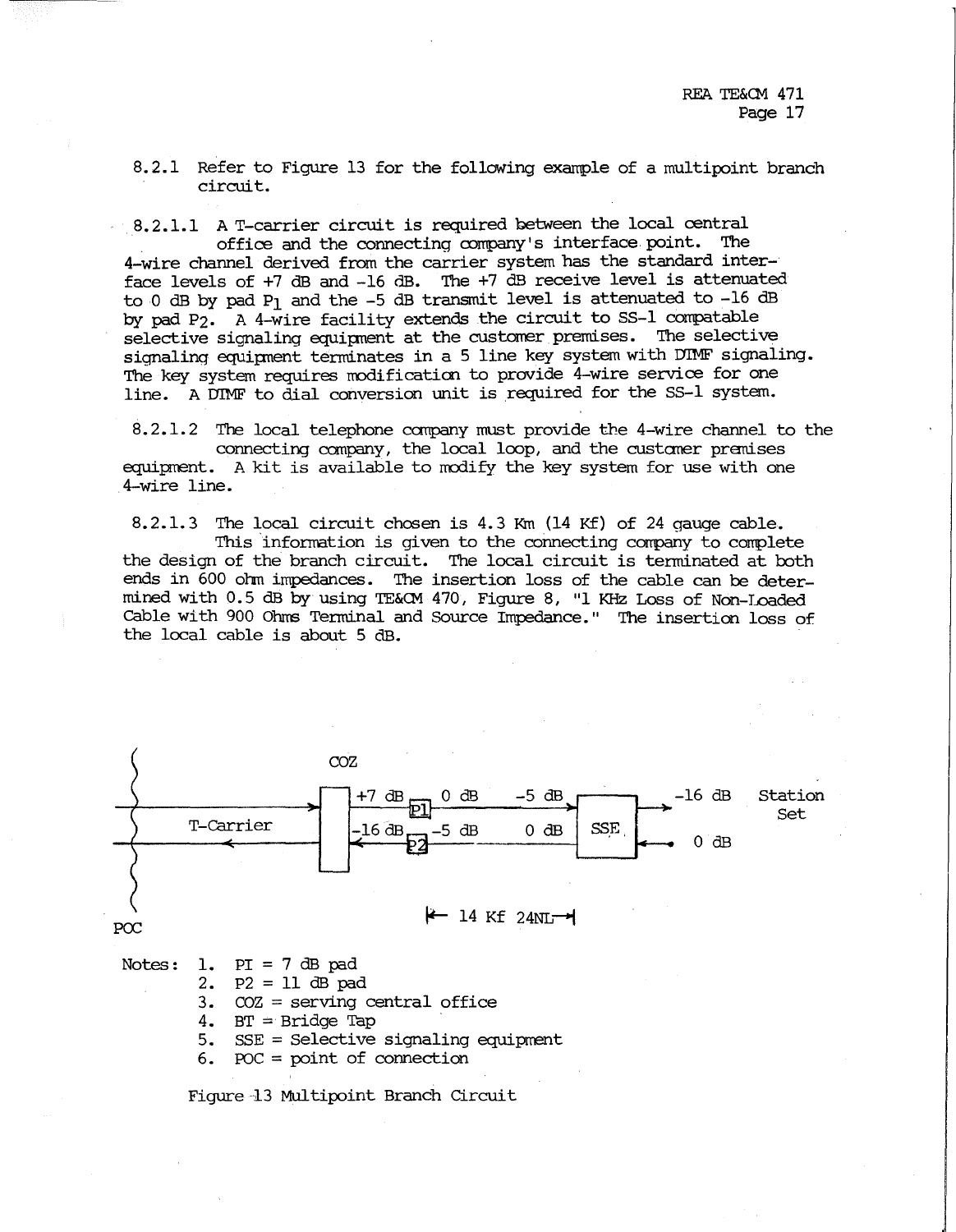9. GLOSSARY *,:* 

DIME' - Dual tone multifrequency signal used to provide address signaling •

 $\frac{Echo}{n}$ . A reflection of the primary signal, caused by one or more impedance irregularities, with sufficient nagnitude and delay to be perceptible to the ear as distinct from the primary signal.

Full-Duplex Transmission - A method of operating a cannunications circuit such that each end can simultaneously transmit and receive.

Half-Duplex Transmission - A rrethod of operating a carmunications circuit such that each end can transmit and receive, but not simultaneously. Normal operaticn is alternate one-way-at-a-time transmission.

Network

- a. The facilities network is the aggregate of transmission systems, switching systems, and station equipment.
- b. An electrical/electronic circuit, usually packaged as a single piece of apparatus or an a printed circuit pack.

Private Line - A circuit leased by a custaner for his exclusive use, connecting two or more terminal locations to each other and working independently of any central office switched interconnections.

Reflection Loss - The difference in dB between the power that is actually transferred fran one circuit to the next and the power that would be transferred if the second circuit were identical to the first.

Sidetone - The portion of the signal from a telephone transmitter which is fed back to the receiver.

Singing - A continuous whistle or howl caused by oscillations in a telephone circuit. It occurs when the sum of the gains in the circuit exceeds the sum of all circuit losses.

Talkback Circuit - A circuit to provide a sidetone path for 4-wire telephone sets.

Transhybrid Loss - The transmission loss between opposite ports of a hybrid network; i.e. , between the four wire input and output ports on the same side of the hybrid network.